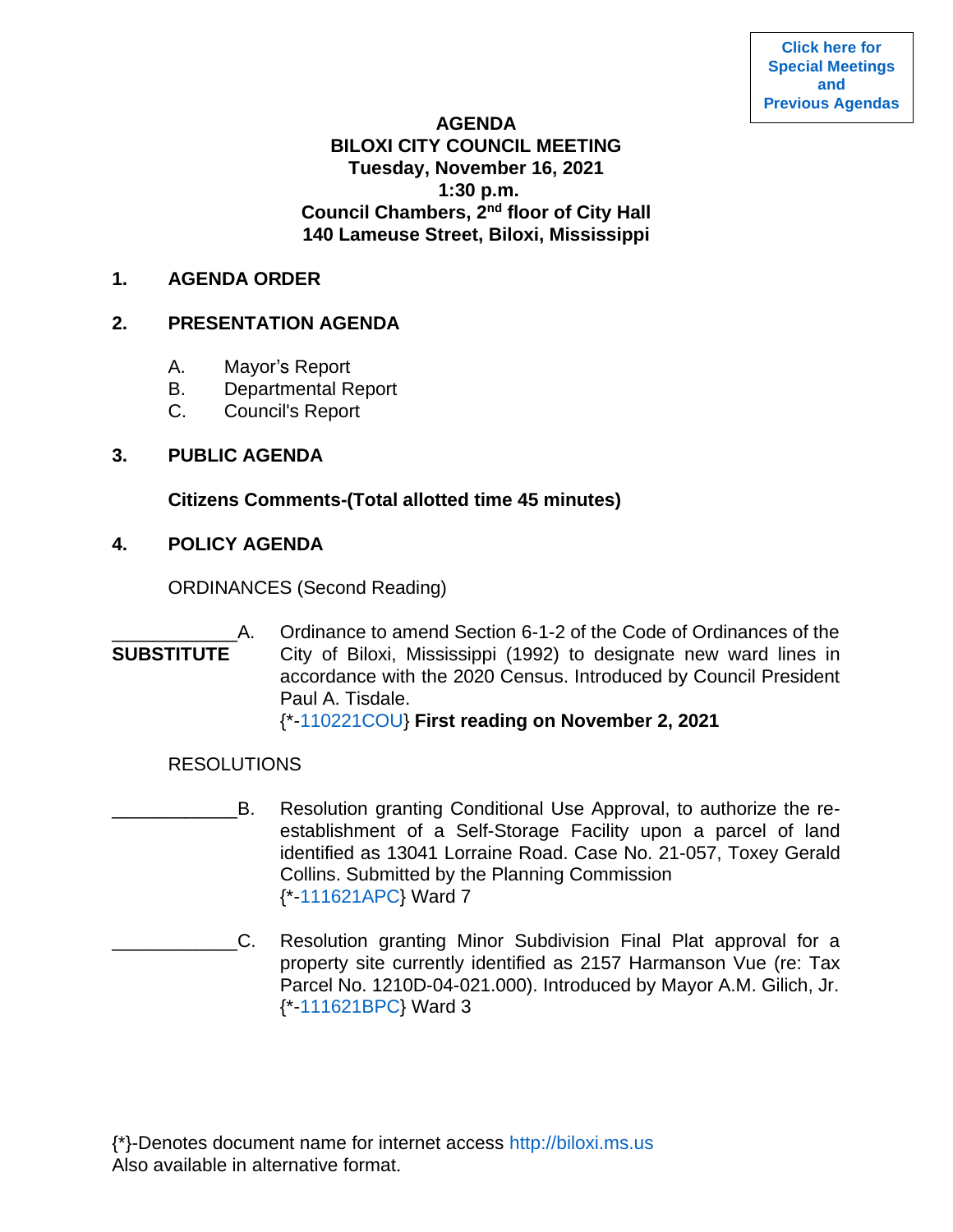D. Resolution granting Minor Subdivision Final Plat approval for a property site currently identified as 4251Victoria Lane (Re: Tax Parcel Nos. 1307P-01-003.000 & 1307P-01-004.002). Introduced by Mayor A.M. Gilich, Jr. {\*[-111621CPC}](https://www.biloxi.ms.us/agendas/citycouncil/2021/111621/111621cpc.pdf) Ward 7

# **5. CONSENT AGENDA**

- A. Resolution amending the Engineering budget for Fiscal Year ending September 30, 2022, to purchase office equipment in the amount of \$7,147.00. Introduced by Mayor A.M. Gilich, Jr. {\*[-111621AENG}](https://www.biloxi.ms.us/agendas/citycouncil/2021/111621/111621aeng.pdf)
	- B. Resolution continuing the declaration of a State of Emergency for Hurricane Zeta in the City of Biloxi, Mississippi, and authorizing the Mayor to do all things reasonable and necessary to protect the immediate health and safety of the City's citizens; and for related purposes. Introduced by Mayor A.M. Gilich, Jr. {\*[-111621AEXC}](https://www.biloxi.ms.us/agendas/citycouncil/2021/111621/111621aexc.pdf)
	- C. Resolution continuing a State of Emergency in the City of Biloxi, Mississippi for COVID-19, and authorizing the Mayor to do all things reasonable and necessary to protect the immediate health and safety of the City's citizens; and for related purposes. Introduced by Mayor A.M. Gilich, Jr. {\*[-111621BEXC}](https://www.biloxi.ms.us/agendas/citycouncil/2021/111621/111621bexc.pdf)
	- D. Resolution to adopt the Hazard Mitigation-Floodplain Management Plan Progress Report for 2021. Introduced by Mayor A.M. Gilich, Jr. {\*[-111621AFD}](https://www.biloxi.ms.us/agendas/citycouncil/2021/111621/111621afd.pdf)
- E. Resolution confirming and approving appointment of Deputy Clerks of the Municipal Court of the City of Biloxi, Mississippi (William Shipton). Introduced by Mayor A.M. Gilich, Jr. {\*[-111621ACOURT}](https://www.biloxi.ms.us/agendas/citycouncil/2021/111621/111621acourt.pdf)
- F. Resolution to enter into the minutes of the City of Biloxi, as required by State Statute, Municipal Court Clerk Training Certification of David Leckich. Introduced by Mayor A.M. Gilich, Jr. {\*[-111621BCOURT}](https://www.biloxi.ms.us/agendas/citycouncil/2021/111621/111621bcourt.pdf)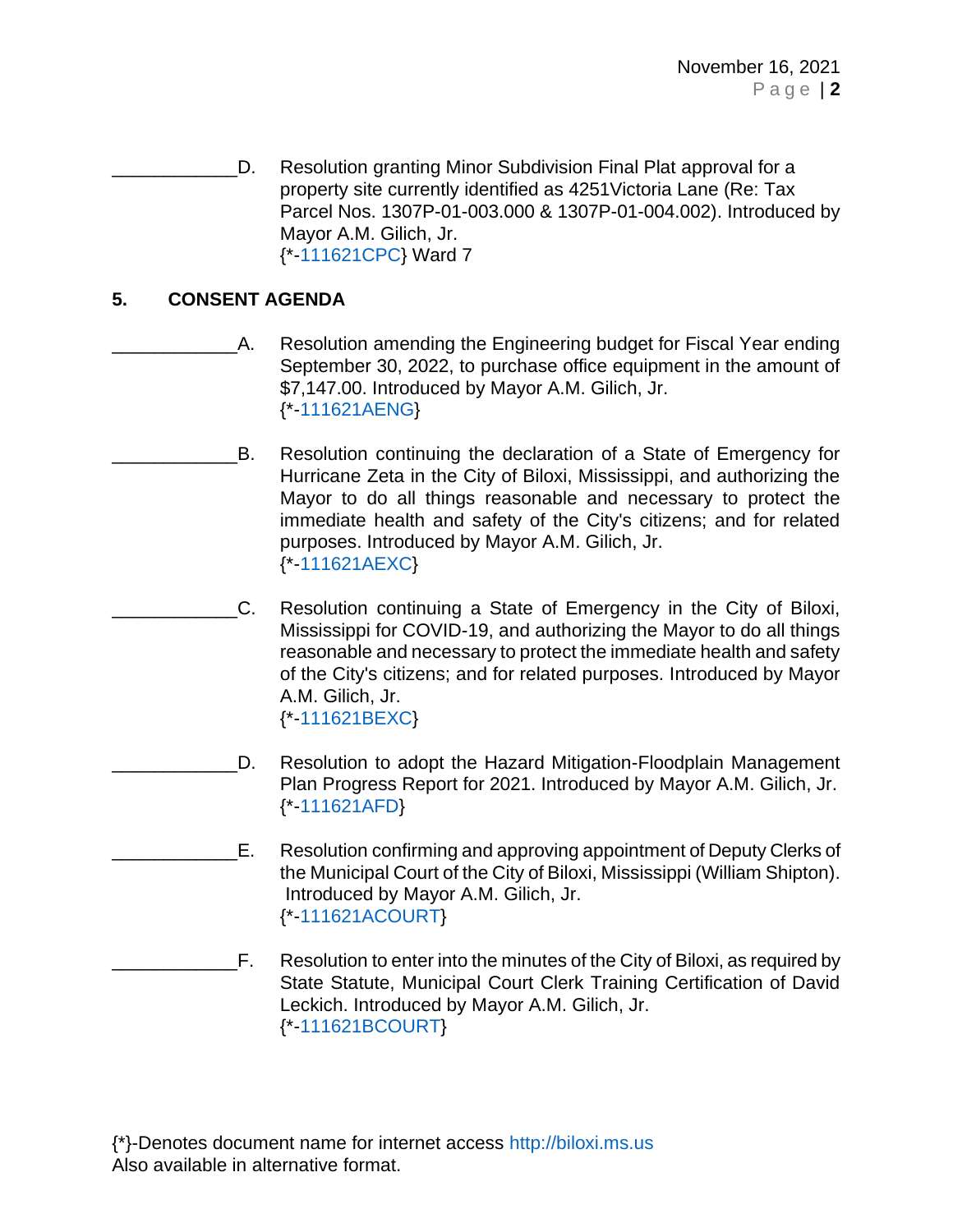- \_\_\_\_\_\_\_\_\_\_\_\_G. Resolution authorizing purchase of Credit Reporting Service software from Guardian Alliance Technologies, Inc. for use by the Biloxi Police Department. Introduced by Mayor A.M. Gilich, Jr. {\*[-111621ACON}](https://www.biloxi.ms.us/agendas/citycouncil/2021/111621/111621acon.pdf)
- \_\_\_\_\_\_\_\_\_\_\_\_H. Resolution ratifying entry into and renewal of agreement with Thomson Reuters for use of CLEAR on-line software by the police department in investigations. Introduced by Mayor A.M. Gilich, Jr. {\*[-111621BCON}](https://www.biloxi.ms.us/agendas/citycouncil/2021/111621/111621bcon.pdf)
	- \_\_\_\_\_\_\_\_\_\_\_\_I. Resolution authorizing renewal of Agreement for Equipment Maintenance and Addendum with C&A Associates, Inc. for Padtrax and associated thermal printers utilized by the Biloxi Police Department. Introduced by Mayor A.M. Gilich, Jr. {\*[-111621CCON}](https://www.biloxi.ms.us/agendas/citycouncil/2021/111621/111621ccon.pdf)
- \_\_\_\_\_\_\_\_\_\_\_\_J. Resolution authorizing Change Order No. Six (6) to the Construction Agreement with Necaise Brothers Construction Co., Inc. for the Hurricane Katrina Infrastructure Repair Program, South Contract, Area STM1&2 (Project Nos. KG634 and K7112). Introduced by Mayor A.M. Gilich, Jr. {\*[-111621DCON}](https://www.biloxi.ms.us/agendas/citycouncil/2021/111621/111621dcon.pdf)
- \_\_\_\_\_\_\_\_\_\_\_\_K. Resolution authorizing entry into Concession Services Agreement with John Nguyen for services at the Biloxi Sports Complex and Donal Snyder Community Center. Introduced by Mayor A.M. Gilich, Jr. {\*[-111621ECON}](https://www.biloxi.ms.us/agendas/citycouncil/2021/111621/111621econ.pdf)
- \_\_\_\_\_\_\_\_\_\_\_\_L. Resolution authorizing renewal of Agreement with Oracle America, Inc. for use of Construction Project Cloud Exchange. Introduced by Mayor A.M. Gilich, Jr. {\*[-111621FCON}](https://www.biloxi.ms.us/agendas/citycouncil/2021/111621/111621fcon.pdf)
- M. Resolution authorizing entry into agreement with Automated Merchant Services and Merrick Bank for the acceptance of credit and debit cards for bicycle rentals at the Biloxi Visitors Center. Introduced by Mayor A.M. Gilich, Jr. {\*[-111621GCON}](https://www.biloxi.ms.us/agendas/citycouncil/2021/111621/111621gcon.pdf)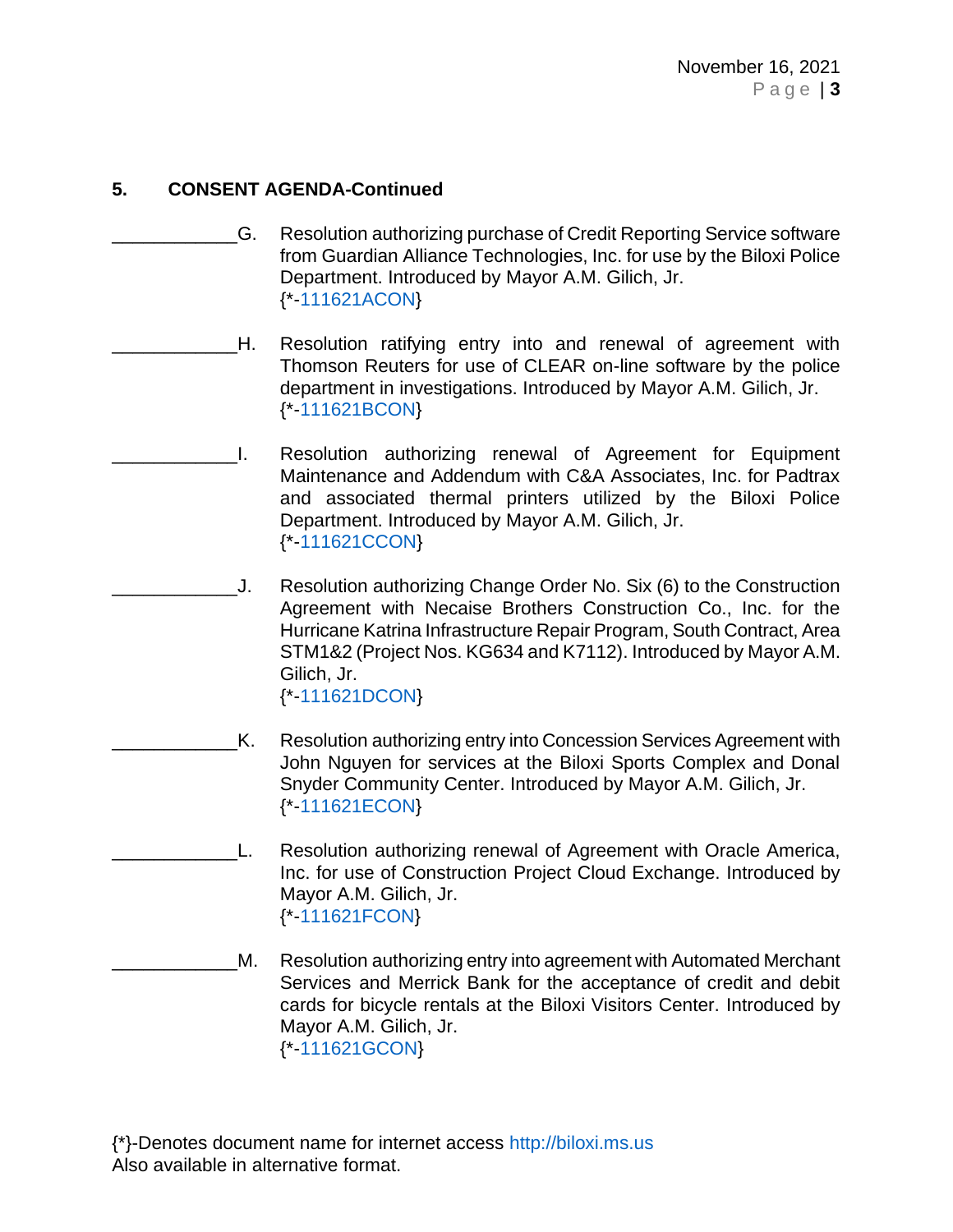- N. Resolution authorizing renewal of Master Services Agreement with Pileum, Inc. d/b/a Metrix Solutions for Veeam. Introduced by Mayor A.M. Gilich, Jr.{\*[-111621HCON}](https://www.biloxi.ms.us/agendas/citycouncil/2021/111621/111621hcon.pdf)
- \_\_\_\_\_\_\_\_\_\_\_\_O. Resolution authorizing purchase of Off Duty Management, Inc. software from Off Duty Management, Inc. for use by the Biloxi Police Department. Introduced by Mayor A.M. Gilich, Jr. {\*[-111621ICON}](https://www.biloxi.ms.us/agendas/citycouncil/2021/111621/111621icon.pdf)
- P. Resolution authorizing purchase of Trimble Forensics 3-D Scanner from Navigation Electronics, Inc. for use by the Biloxi Police Department and amending the municipal budget for fiscal year ending September 30, 2022. Introduced by Mayor A.M. Gilich, Jr. {\*[-111621JCON}](https://www.biloxi.ms.us/agendas/citycouncil/2021/111621/111621jcon.pdf)
	- \_\_\_\_\_\_\_\_\_\_\_\_Q. Resolution authorizing purchase of traffic monitoring system from All Traffic Solutions, Inc. for use by the Biloxi Police Department and amending the municipal budget for fiscal year ending September 30, 2022. Introduced by Mayor A.M. Gilich, Jr. {\*[-111621KCON}](https://www.biloxi.ms.us/agendas/citycouncil/2021/111621/111621kcon.pdf)
		- R. Resolution authorizing entry into Agreement for Mutual Aid in Fire and Emergency Services with the Secretary of the Air Force, by and through the Commander 81st Training Wing, Keesler Air Force Base. Introduced by Mayor A.M. Gilich, Jr. {\*[-111621LCON}](https://www.biloxi.ms.us/agendas/citycouncil/2021/111621/111621lcon.pdf)
		- S. Resolution authorizing entry into Lighting Services Standard Lease Agreement with Mississippi Power Company for street lights on the Popps Ferry Bridge. Introduced by Mayor A.M. Gilich, Jr. {\*[-111621MCON}](https://www.biloxi.ms.us/agendas/citycouncil/2021/111621/111621mcon.pdf)
- \_\_\_\_\_\_\_\_\_\_\_\_T. Resolution authorizing entry into Lighting Services Standard Lease Agreement and Outdoor Lighting Maintenance Agreement with Mississippi Power Company for City-owned street lights on U.S. Highway 90. Introduced by Mayor A.M. Gilich, Jr. {\*[-111621NCON}](https://www.biloxi.ms.us/agendas/citycouncil/2021/111621/111621ncon.pdf)
- \_\_\_\_\_\_\_\_\_\_\_\_U. Resolution authorizing renewal of Software Subscription and Maintenance Agreement with Tritech Software Systems, a Central Square Company. Introduced by Mayor A.M. Gilich, Jr. {\*[-111621OCON}](https://www.biloxi.ms.us/agendas/citycouncil/2021/111621/111621ocon.pdf)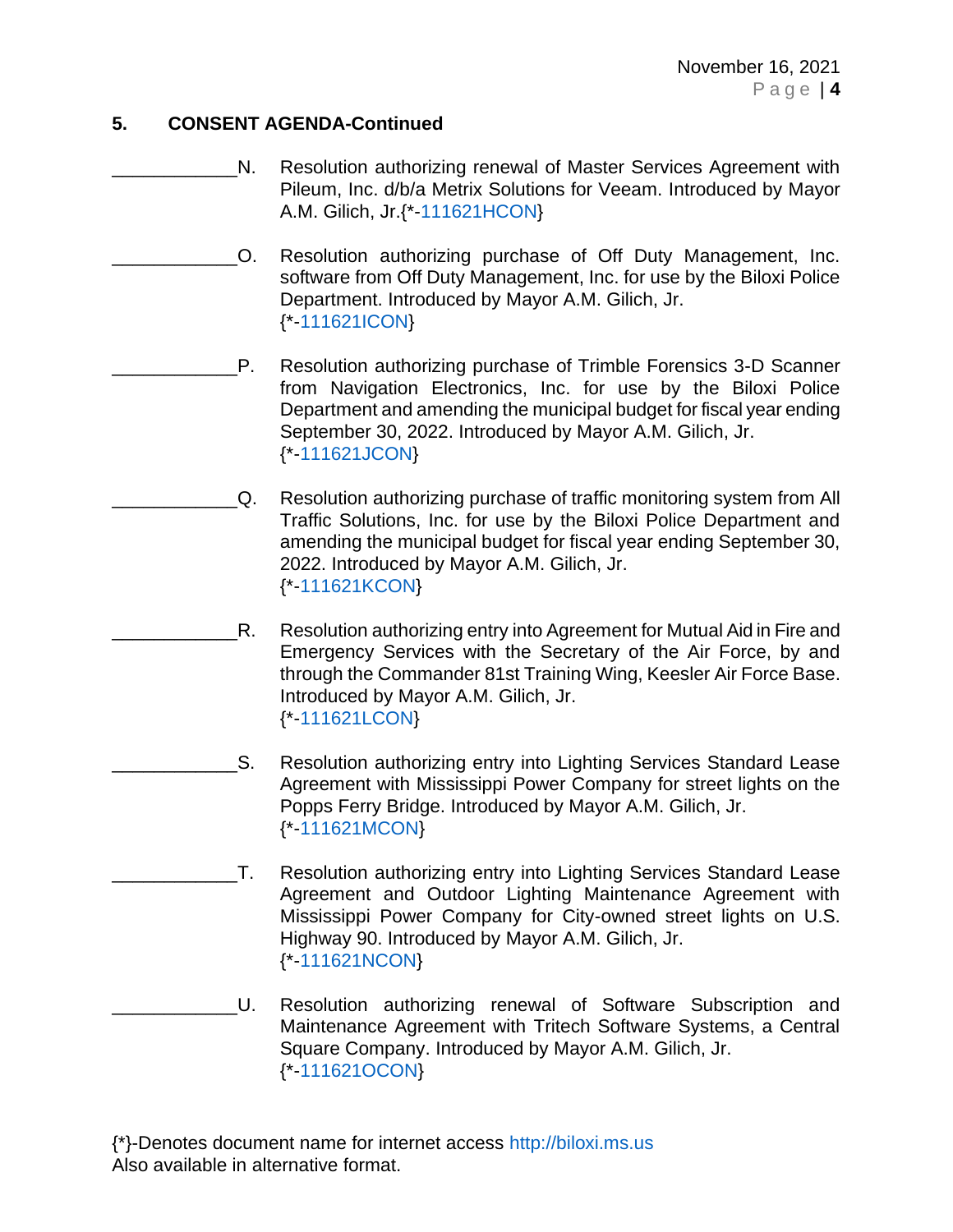- V. Resolution affirming the action and decision of the Building Official and authorizing special assessment of tax roll for demolishing two structures. City Parcel No. 1307P-01-006.011, Owned by: Bobby Danny Chancey. Introduced by Mayor A.M. Gilich, Jr. {\*[-111621ABD}](https://www.biloxi.ms.us/agendas/citycouncil/2021/111621/111621abd.pdf)
- W. Resolution amending the Police Department's Budget for fiscal year ending September 30, 2022, in the amount of \$25,875.40 to purchase computers. Introduced by Mayor A.M. Gilich, Jr. {\*[-111621APD}](https://www.biloxi.ms.us/agendas/citycouncil/2021/111621/111621apd.pdf)
- X. Resolution to approve the rental of uniforms from Cintas through March 31, 2022, as authorized by State of Mississippi Contract No. 8200044758. Funding: Parks & Recreation Budget. Introduced by Mayor A.M. Gilich, Jr. {\*[-111621APUR}](https://www.biloxi.ms.us/agendas/citycouncil/2021/111621/111621apur.pdf)
- Y. Resolution to approve the purchase of two Dodge Ram 1500 Trucks from Kirk Auto Company in the total amount of \$49,738.00, as authorized by State of Mississippi Contract No. 8200059544. Funding: Community Development Department. Introduced by Mayor A.M. Gilich, Jr.

{\*[-111621BPUR}](https://www.biloxi.ms.us/agendas/citycouncil/2021/111621/111621bpur.pdf)

- Z. Resolution to approve the purchase of one Nissan Rogue Vehicle from Cannon Nissan in the total amount of \$22,766.00, as authorized by State of Mississippi Contract No. 8200059541. Funding: Community Development Department. Introduced by Mayor A.M. Gilich, Jr. {\*[-111621CPUR}](https://www.biloxi.ms.us/agendas/citycouncil/2021/111621/111621cpur.pdf)
	- AA. Resolution to approve the purchase of two Chevrolet Colorado Trucks from Cannon Chevrolet in the total amount of \$49,482.00, as authorized by State of Mississippi Contract No. 8200059541. Funding: Engineering Budget. Introduced by Mayor A.M. Gilich, Jr. {\*[-111621DPUR}](https://www.biloxi.ms.us/agendas/citycouncil/2021/111621/111621dpur.pdf)
- BB. Resolution to approve the purchase of three Ford F350 Trucks from Landers South in the total amount of \$99,955.00, as authorized by State of Mississippi Contract No. 8200059543. Funding: Public Works Budget. Introduced by Mayor A.M. Gilich, Jr. {\*[-111621EPUR}](https://www.biloxi.ms.us/agendas/citycouncil/2021/111621/111621epur.pdf)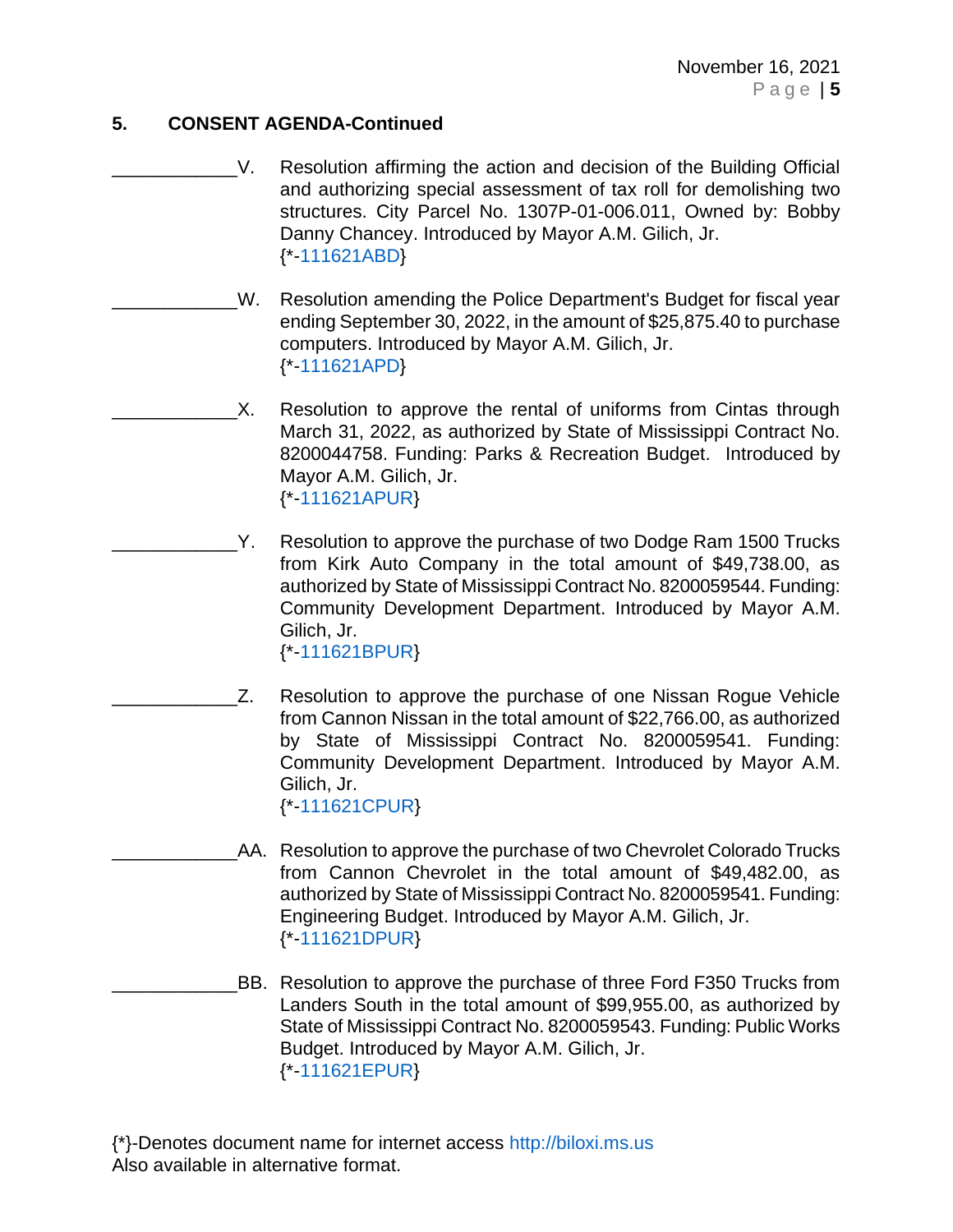- \_\_\_\_\_\_\_\_\_\_\_\_CC. Resolution to approve the purchase of one Ford F-150 PPV Truck from Jackson Mac Haik Ford in the total amount of \$33,849.00, as authorized by State of Mississippi Contract No. 8200059575. Funding: Police Budget. Introduced by Mayor A.M. Gilich, Jr. {\*[-111621FPUR}](https://www.biloxi.ms.us/agendas/citycouncil/2021/111621/111621fpur.pdf)
- DD. Resolution to approve the purchase of Communications from Communications International in the total amount of \$6,835.50, as authorized by State of Mississippi EPL No. 3744. Funding: Police Budget. Introduced by Mayor A.M. Gilich, Jr. {\*[-111621GPUR}](https://www.biloxi.ms.us/agendas/citycouncil/2021/111621/111621gpur.pdf)
	- \_\_\_\_\_\_\_\_\_\_\_\_EE. Resolution to approve and authorize the lowest and best quote received for Fire Hose from EVS in the total amount of \$8,216.60. Funding: Fire Budget. Introduced by Mayor A.M. Gilich, Jr. {\*[-111621HPUR}](https://www.biloxi.ms.us/agendas/citycouncil/2021/111621/111621hpur.pdf)
- \_\_\_\_\_\_\_\_\_\_\_\_FF. Resolution to approve and authorize the lowest and best quote received to furnish and install a replacement Shade Structure for John Henry Beck Park from Struthers Recreation in the total amount of \$18,437.12. Funding: Parks & Recreation Budget via Hurricane Nate. Introduced by Mayor A.M. Gilich, Jr. {\*[-111621IPUR}](https://www.biloxi.ms.us/agendas/citycouncil/2021/111621/111621ipur.pdf)
- GG. Resolution to approve and authorize the lowest and best quote received to furnish and install a replacement Shade Structure for Doris Busch Park from Struthers Recreation in the total amount of \$18,437.12. Funding: Capital Projects Budget. Introduced by Mayor A.M. Gilich, Jr. {\*[-111621JPUR}](https://www.biloxi.ms.us/agendas/citycouncil/2021/111621/111621jpur.pdf)
- \_\_\_\_\_\_\_\_\_\_\_\_HH. Resolution to approve and authorize the lowest and best quote received to purchase Two Thermal Cameras for use by K-9 from West Marine in the total amount of \$6,334.38. Funding: Police Budget. Introduced by Mayor A.M. Gilich, Jr. {\*[-111621KPUR}](https://www.biloxi.ms.us/agendas/citycouncil/2021/111621/111621kpur.pdf)
- \_\_\_\_\_\_\_\_\_\_\_\_II. Resolution to approve the purchase of Training Supplies from Precision Delta in the total amount of \$10,733.00, as authorized by State of Mississippi Contract No. 8200056146. Funding: Police Budget. Introduced by Mayor A.M. Gilich, Jr. {\*[-111621LPUR}](https://www.biloxi.ms.us/agendas/citycouncil/2021/111621/111621lpur.pdf)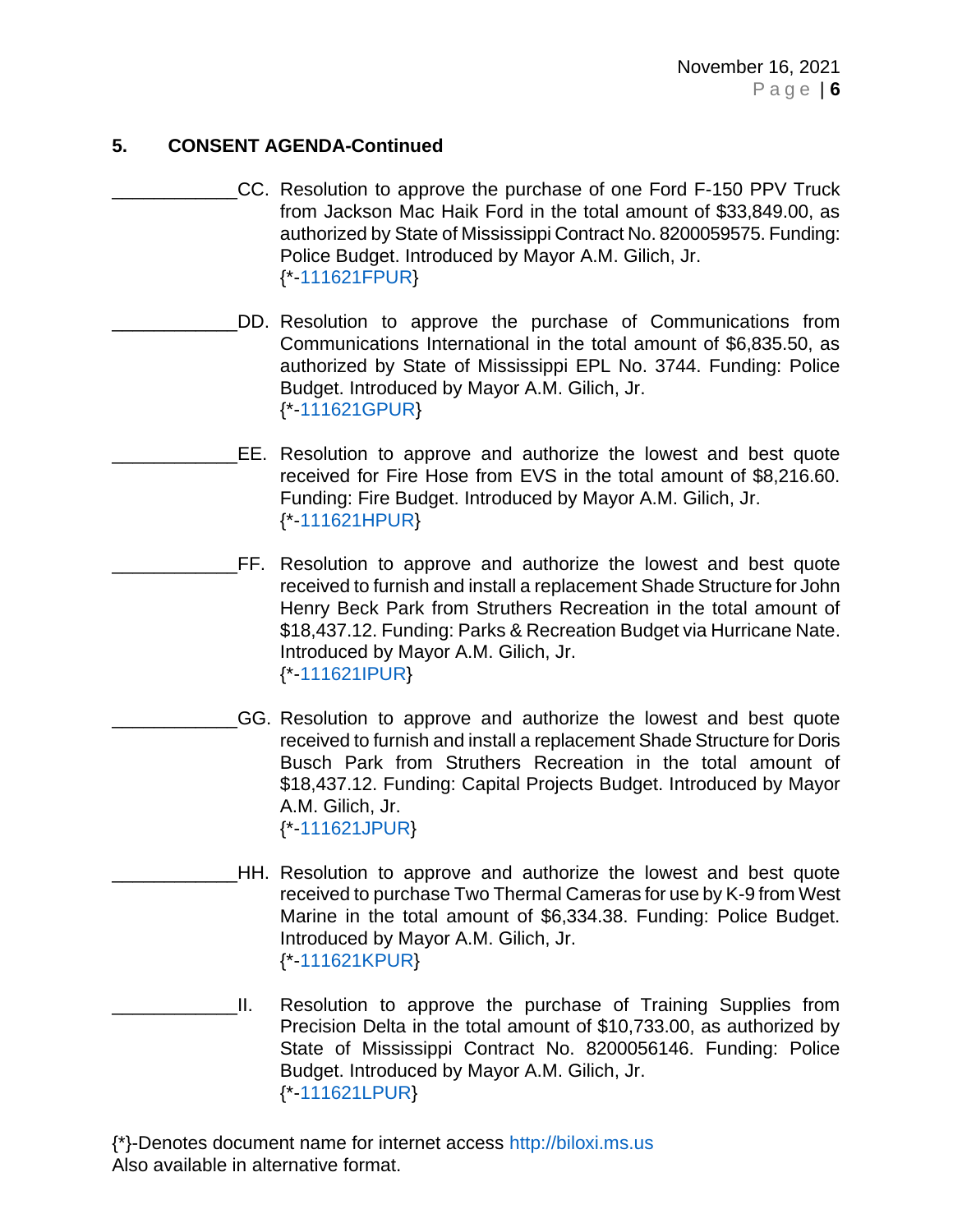- \_\_\_\_\_\_\_\_\_\_\_\_JJ. Resolution to approve and authorize the one-source purchase of one Digital Board from Metrix Solutions in the total amount of \$6,127.92. Funding: Community Development Budget. Introduced by Mayor A.M. Gilich, Jr. {\*[-111621MPUR}](https://www.biloxi.ms.us/agendas/citycouncil/2021/111621/111621mpur.pdf)
	- KK. Resolution to approve and authorize the lowest and best quote received to repair the Community Development Building Roof from Vollmuth Roofing in the total amount of \$5.617.50 plus any needed decking replacement. Funding: Community Development Budget. Introduced by Mayor A.M. Gilich, Jr. {\*[-111621NPUR}](https://www.biloxi.ms.us/agendas/citycouncil/2021/111621/111621npur.pdf)
		- LL. Resolution to approve and authorize the one-source purchase of Gun Supplies from The Southern Connection in the total amount of \$8,600.00. Funding: Police Budget. Introduced by Mayor A.M. Gilich, Jr. {\*[-111621OPUR}](https://www.biloxi.ms.us/agendas/citycouncil/2021/111621/111621opur.pdf)
	- MM. Resolution to approve and authorize the lowest and best advertised bids received to install Christmas Decorations for the 2021 season from Ace Contractors (a,b,c,d) and Lamey Electric (e). Funding: Executive Budget. Introduced by Mayor A.M. Gilich, Jr. {\*[-111621PPUR}](https://www.biloxi.ms.us/agendas/citycouncil/2021/111621/111621ppur.pdf)
- NN. Resolution amending the Police Department's Budget for fiscal year ending September 30, 2022, authorizing use of State Drug Forfeiture Funds to purchase two generators in the amount of \$3,000.00. Introduced by Mayor A.M. Gilich, Jr. {\*[-111621BPD}](https://www.biloxi.ms.us/agendas/citycouncil/2021/111621/111621bpd.pdf)
	- \_\_\_\_\_\_\_\_\_\_\_\_OO. Resolution to execute a sub-recipient agreement with Moore Community House as approved in the program year 2021 Community Development Block Grant (CDBG) Action Plan, a component of the 2020-2024 CDBG Consolidated plan. Introduced by Mayor A.M. Gilich, Jr. {\*[-111621AFSP}](https://www.biloxi.ms.us/agendas/citycouncil/2021/111621/111621afsp.pdf)
- \_\_\_\_\_\_\_\_\_\_\_\_PP. Resolution to approve the purchase of one Nissan Altima S vehicle from Cannon Nissan in the total amount of \$20,510.00, as authorized by State of Mississippi Contract No. 8200059541. Funding: Administrative Budget. Introduced by Mayor A.M. Gilich, Jr. {\*[-111621QPUR}](https://www.biloxi.ms.us/agendas/citycouncil/2021/111621/111621qpur.pdf)
- {\*}-Denotes document name for internet access [http://biloxi.ms.us](http://biloxi.ms.us/) Also available in alternative format.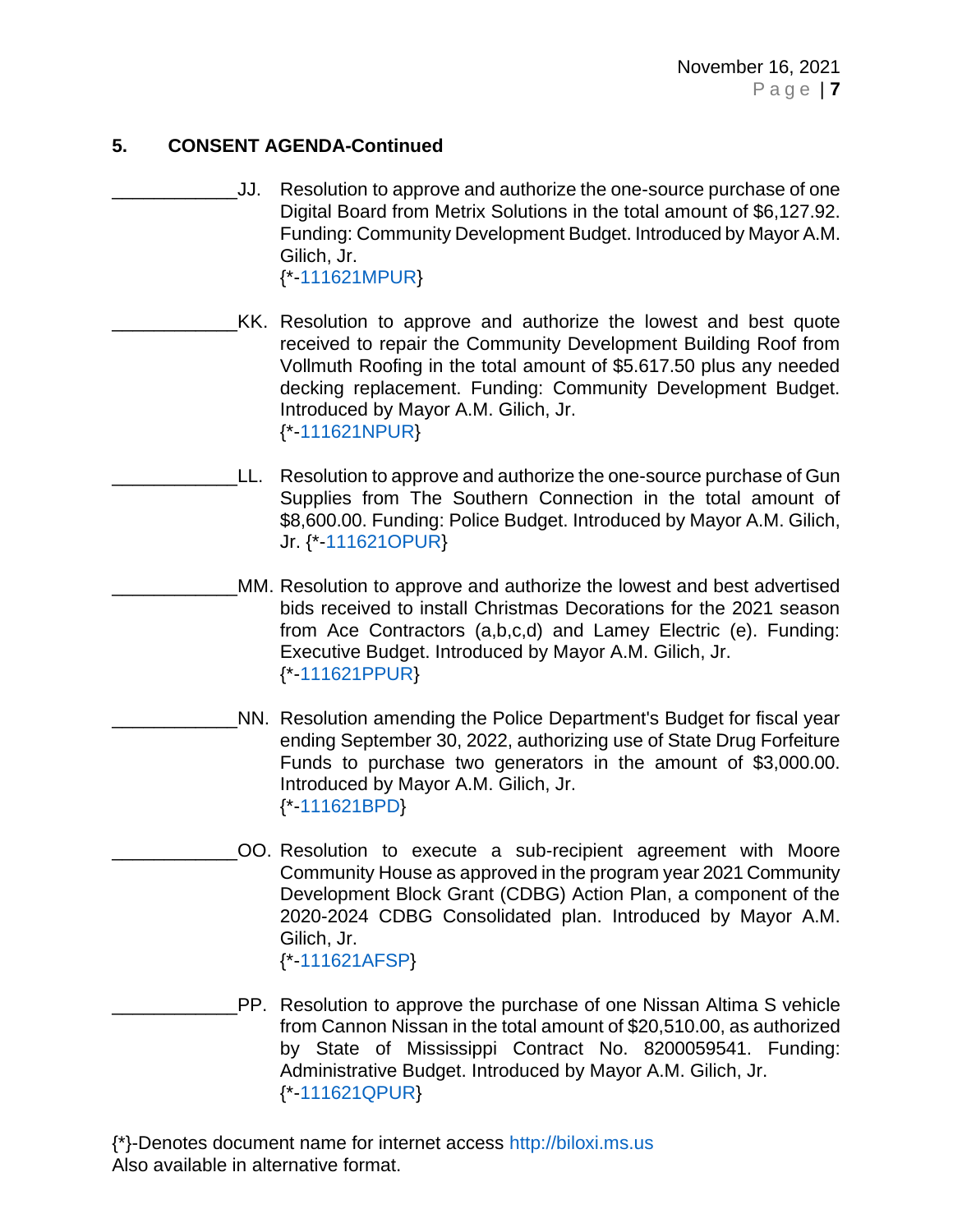# **6. CODE ENFORCEMENT HEARINGS**

\_\_\_\_\_\_\_\_\_\_\_\_A. Thoaminh Sera Luu, 1310A-03-036.000/367 Forrest Avenue \_\_\_\_\_\_\_\_\_\_\_\_B. Southern Guaranty Mortgage Company, Inc. 14101-06-017.000*/*157 Crawford Street \_\_\_\_\_\_\_\_\_\_\_\_C. Patricia Jane & Ralph Jones, 1310H-04-001.000/343 Forrest Avenue **30 day extension on October 5, 2021**

Section 1: To accept bids submitted by each vendor in the amount shown below as the lowest and/or best bid based on the recommendation of the Executive Branch to accept each such bid as follows:

| А. |          | (Purchase No. 1) Uniforms/Fire Department |
|----|----------|-------------------------------------------|
|    | VENDOR – | <b>NAFECO</b>                             |
|    | AMOUNT-  | See Bids                                  |

Section 2: To adjudicate the following parcels a menace to the public health and safety of the community:

A. CITY PARCEL NO.: 1410G-04-091.000 OWNED BY: State of Mississippi DATE OF HEARING: November 2, 2021

Section 3: To authorize special assessment to code enforcement action taken to clean the following parcels:

| $\mathsf{A}$ . | <b>CITY PARCEL NO.:</b><br><b>OWNED BY:</b><br><b>ADDRESS:</b><br><b>CONTRACTOR:</b><br><b>RESOLUTION NO.:</b> | 1410E-03-011.000<br><b>Catherine Huber</b><br>12504 Coral Grove Place<br>Germantown, MD 20874<br><b>Gabriel Shabazz</b><br>724-21 |
|----------------|----------------------------------------------------------------------------------------------------------------|-----------------------------------------------------------------------------------------------------------------------------------|
|                | <b>ASSESSMENT AMOUNT: \$613.00</b>                                                                             |                                                                                                                                   |
| В.             | <b>CITY PARCEL NO.:</b><br><b>OWNED BY:</b><br><b>ADDRESS:</b>                                                 | 1410J-07-034.002<br><b>Extended Stay, LLC</b><br>12705 Fair Crest Court, Unit 301<br>Fairfax, VA 22033                            |
|                | CONTRACTOR:<br><b>RESOLUTION NO.:</b><br>ASSESSMENT AMOUNT: \$640.00                                           | <b>Gabriel Shabazz</b><br>184-21                                                                                                  |

**\_\_\_\_\_\_\_\_\_\_\_\_7. ROUTINE AGENDA** {\*[-111621RTN}](https://www.biloxi.ms.us/agendas/citycouncil/2021/111621/111621rtn.pdf)